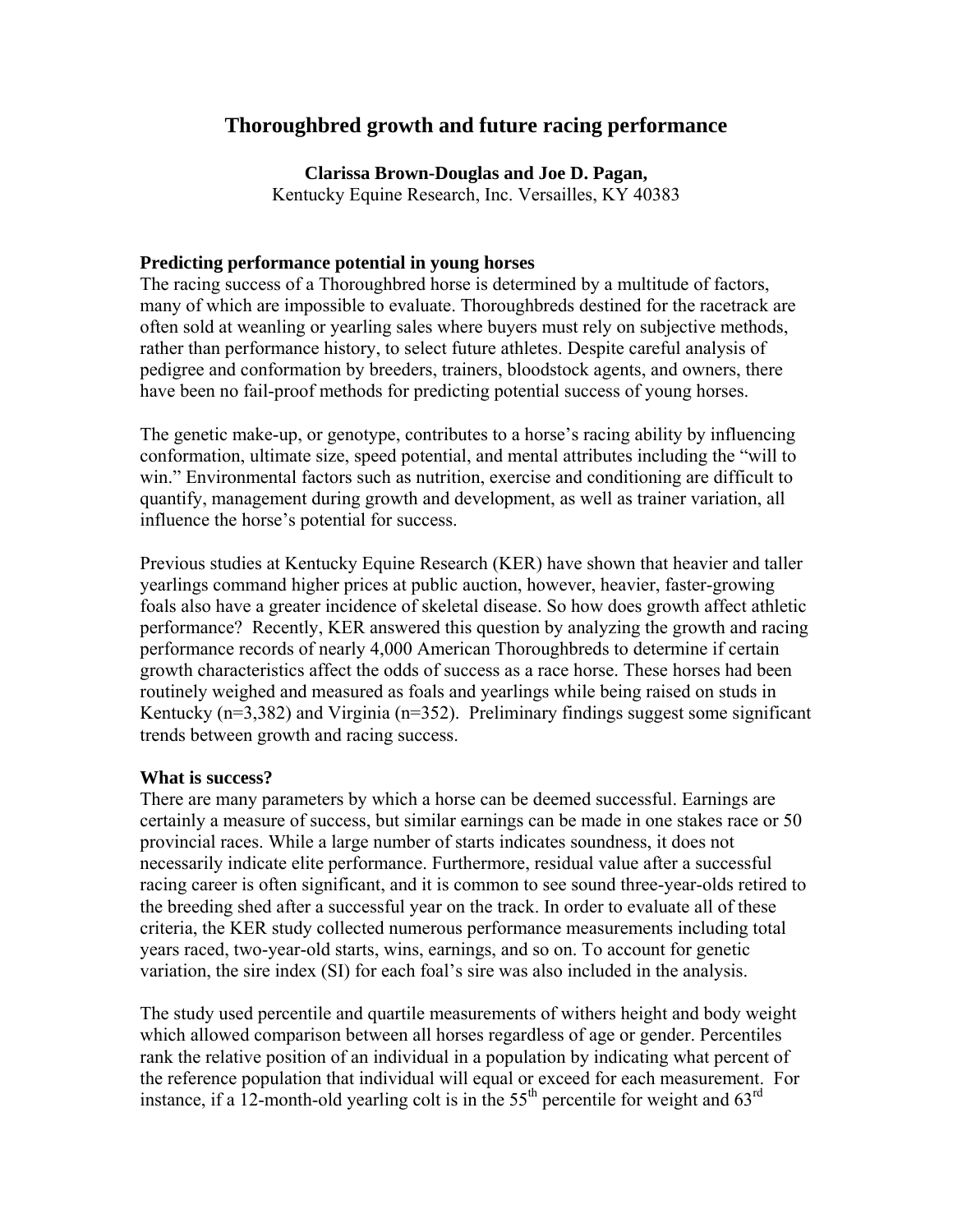percentile for height it is heavier than 55% and taller than 63% of all 12-month-old yearling colts in the population. The horses in this study were compared to a reference population of 7000 horses raised in Kentucky.

Eighty percent of the horses in the study started in a race, and 71% of those won at least one race. The majority of starters had racing careers of one or two years while 14% of fillies and 26% of colts raced for four or more years. Racing performance as measured by number of starts, two-year-old starts, winners/foals, stakes winners, Graded stakes winners, Group 1 winners and lifetime earnings in the study population was superior to the breed average which was a reflection of the quality of studs which participated.

### **Size and racing performance**

Horses that started as two-year-olds were shorter and weighed less as foals and yearlings than those that did not, regardless of birth month. However, fewer May-born yearlings started as two-year olds compared with earlier-born yearlings. It is generally accepted that faster-maturing, heavier horses are more likely to be raced as two-year-olds, but these results suggest just the opposite; smaller horses are more likely to run early. Furthermore, smaller horses had more career starts, suggesting that smaller-sized horses are sounder.

Conversely, stakes winners, Graded stakes winners, Group 1 winners, and millionaires were heavier and taller than average as yearlings. Interestingly, the 21millionaires in the study were on average taller than 79% of the population as yearlings.

These results indicate different growth characteristics for different performance outcomes. If one wants an early-starting horse that races for longer, then a smaller horse is more desirable. If, however, one desires a stakes winner and high earner, then bigger is better, although there is a greater risk of the horse not starting at all. Furthermore, a greater percentage of two-year-old starters were born in March and April and a greater percentage of stakes winners were born in March.

# **Quartiles and racing performance**

To further evaluate the relationship between size and racing performance the yearlings were divided into four groups (quartiles) based on weight and height so that the lightest or shortest yearlings were in the lowest quartile, and the heaviest and tallest in the highest quartile.

Approximately 80% of yearlings in each weight quartile started in a race. Yearlings in the lowest weight quartile (those that weighed less than 75% of the population) had lower earnings, fewer stakes winners, and a lower sire index than the rest of the population (see Figures 1 and 2). However, yearlings below the  $50<sup>th</sup>$  weight and height percentiles were more likely to start as two-year-olds and had more career starts than those above the  $50<sup>th</sup>$ percentile.

Yearlings that weighed less than half the population had lower sire indexes than those in the heavier quartiles indicating that successful sires tend to produce larger yearlings.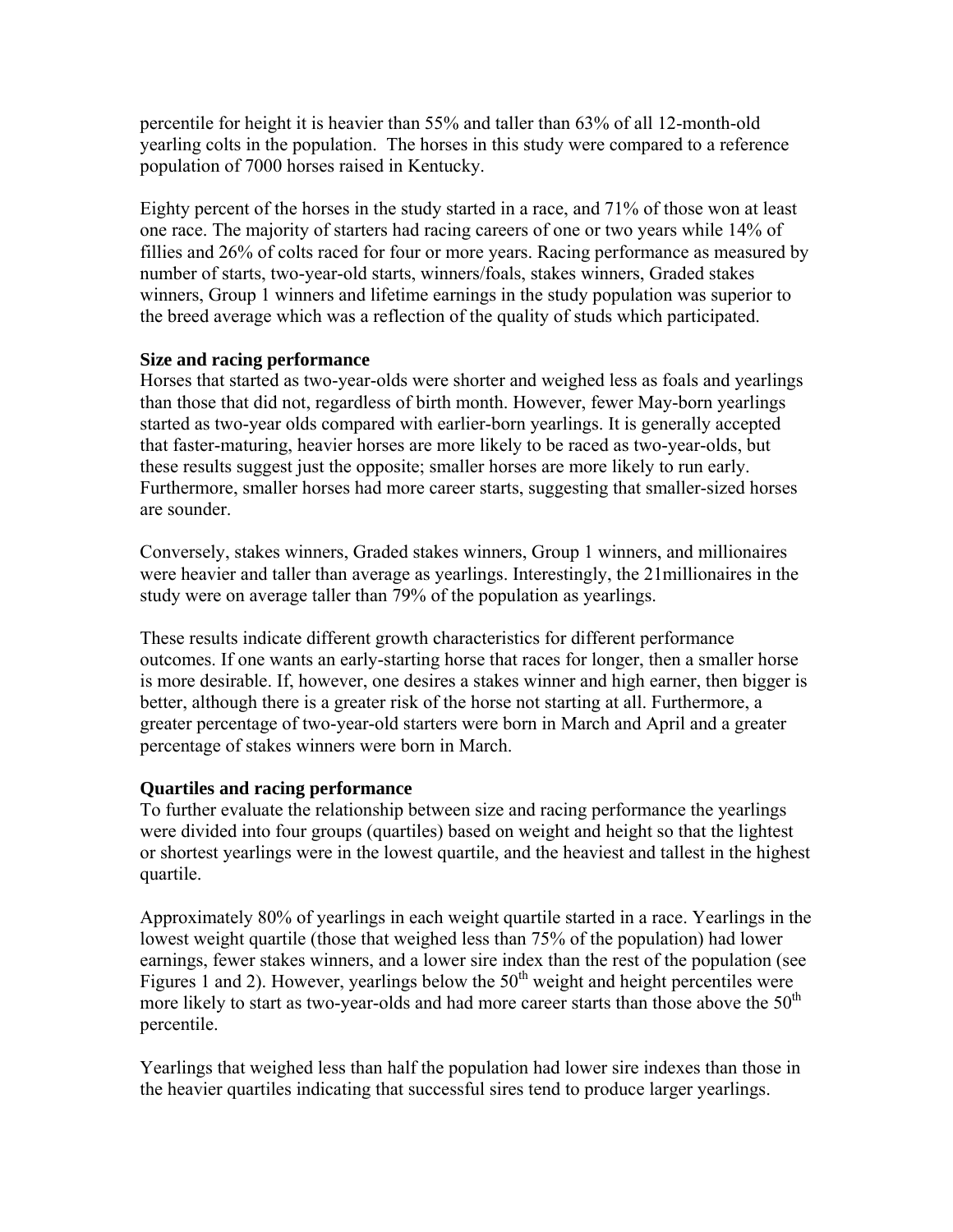Interestingly, foals in the second quartile (between the  $25<sup>th</sup>$  and  $50<sup>th</sup>$  weight percentiles) had as many stakes wins and greater earnings than the larger yearlings even though they were by sires with significantly lower sire indexes. This suggests that these moderately lighter yearlings out performed their pedigrees.

# **Conclusions**

These data provide insight into managing horses for different strategies. Smaller horses are more likely to start as two-year-olds and have more career starts; however, elite performers (Graded stakes winners, Group 1 winners, and millionaires) tend to be taller and heavier. However, this does not mean that small horses can not become elite athletes, since 40% of the millionaires in this study weighed below the population average as yearlings.

Data from this study suggest that as a general rule, tall but not extremely heavy, young growing horses are more likely to become successful athletes. It is therefore recommended to weigh and measure horses during growth and development to ensure the skeleton maintains a steady rate of growth, while preventing the animal from becoming too heavy.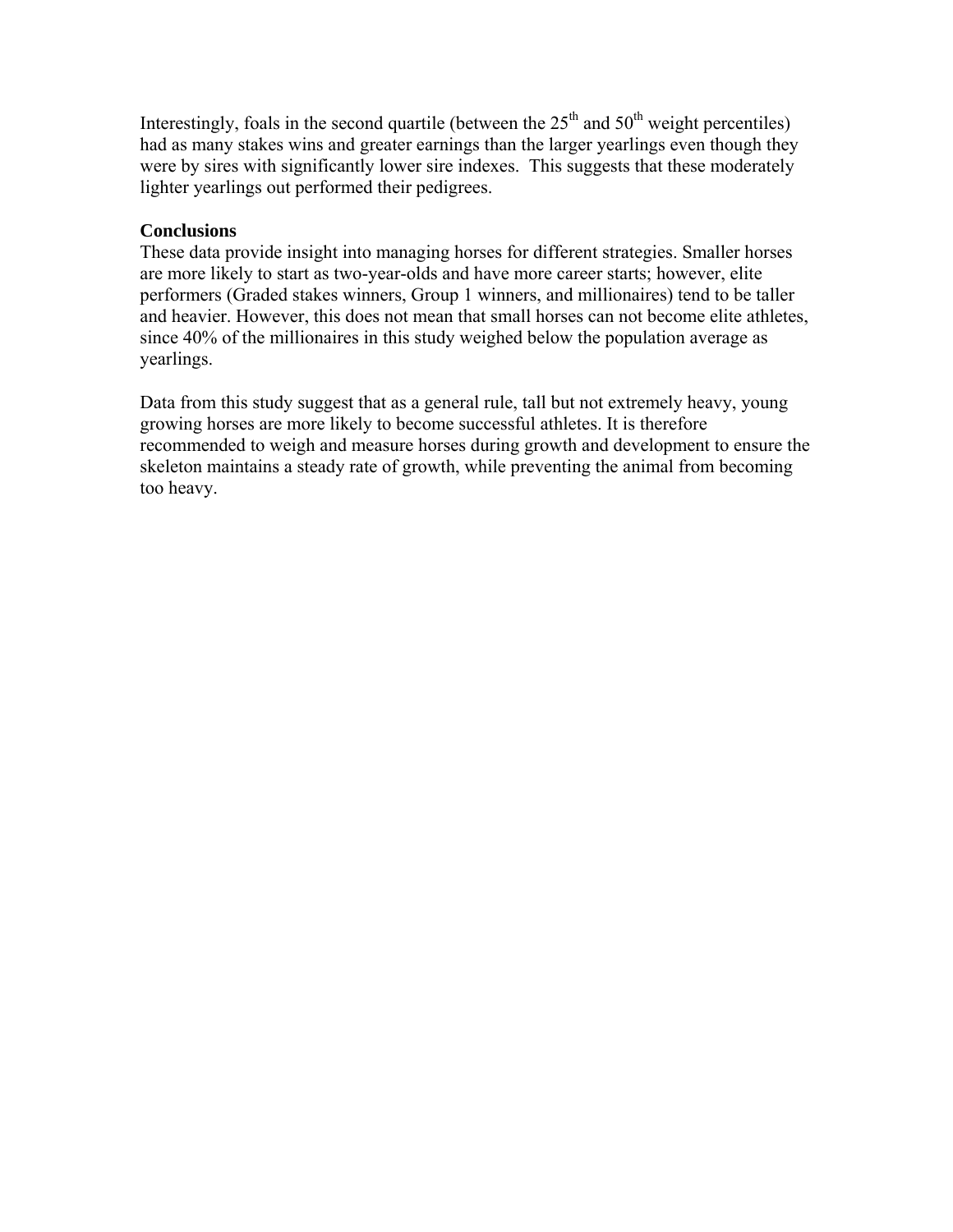



Figure 1. Sire index  $(\square)$  and percent stakes winners  $(-\blacklozenge-)$  in each yearling weight percentile (\* p<0.01) (a, b, etc.; different letters within a factor indicate significant differences).